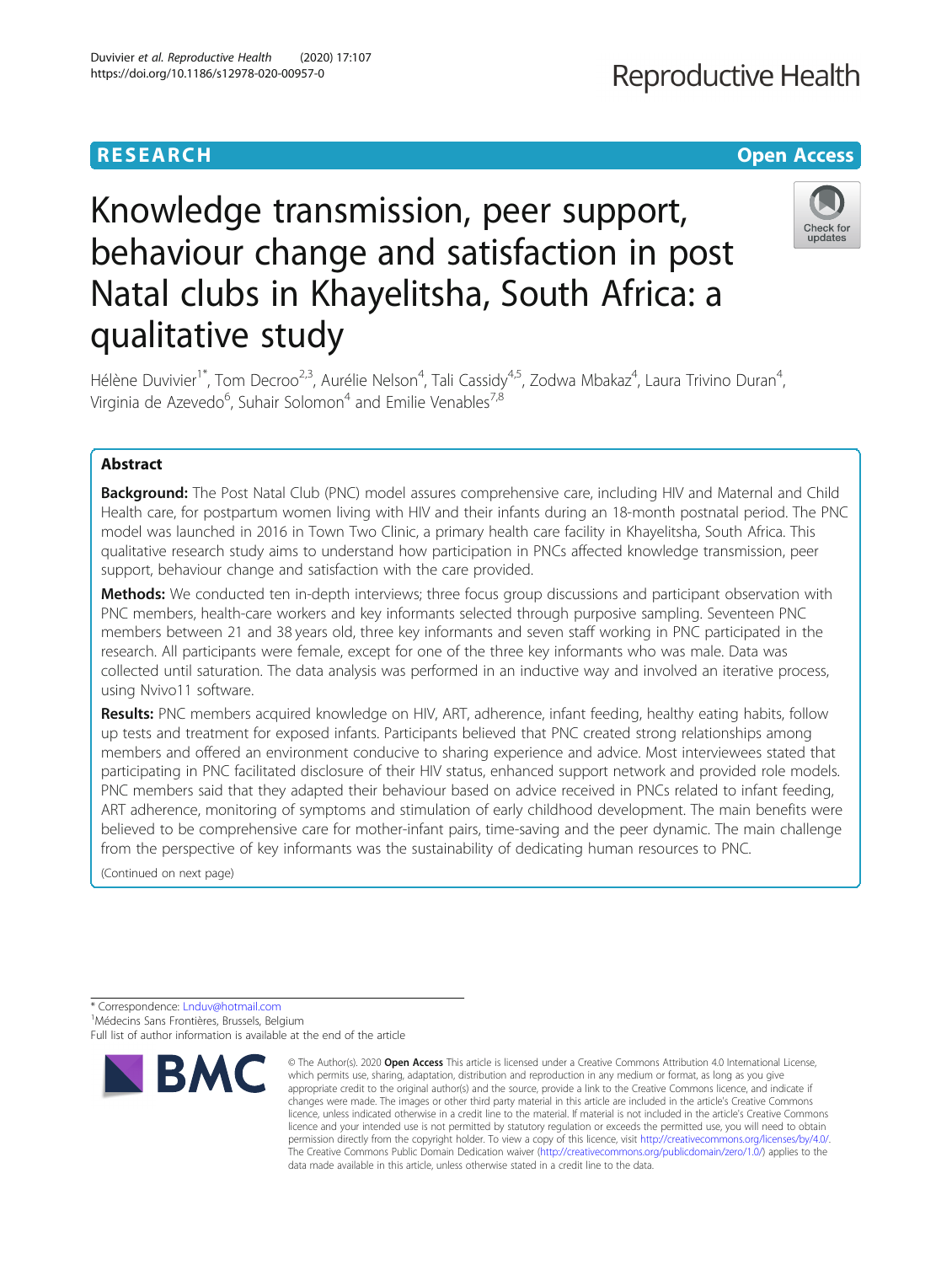#### (Continued from previous page)

**Conclusion:** The PNC model was believed to improve knowledge acquisition, behaviour change and peer support. Participants, staff and the majority of key informants expressed a high level of satisfaction with the PNC model. Sustainability and finding adequate human resources for PNCs remained challenging. Strategies to improve sustainability may include handing over some PNC tasks to members to increase their sense of ownership.

Keywords: HIV, Community participation, Health services accessibility, Postnatal care, Treatment adherence and compliance, social support

#### Plain English summary

There is a need for interventions to prevent HIV transmission from mother-to-child and keep mothers and children healthy after delivery. In 2016, Médecins Sans Frontières, in collaboration with Cape Town City Department of Health and mothers2mothers created Post Natal Clubs (PNC) incorporating mother and child health (MCH) and HIV care in South Africa.

This qualitative research study explores how participation in PNC affected knowledge transmission, peer support, behaviour change and satisfaction for PNC members, staff, and key informants involved in the clubs. The main findings emerged from the data collected through in-depth interviews, focus group discussions and observations. Data was collected until no additional new information was found.

The main benefits of this model were believed to be the combination of care for mother-infant pairs, timesaving and the peer dynamic. The PNC model triggers knowledge transmission on HIV, ART, adherence, infant feeding, healthy eating habits, follow up tests and treatment for exposed infants. Participation in PNC influenced positively health behaviour related to infant feeding, adherence to treatment, monitoring of child health and development, and mothering behaviour. Participation in PNC generated peer support among participants, strengthened relationships and offered an environment conducive to sharing experience. The availability of skilled human resources for the management of PNCs was challenging. Strategies to improve sustainability may include the handing over some tasks to PNC members to increase their sense of ownership.

#### Background

Antiretroviral therapy (ART) initiation, adherence, and retention often remain suboptimal among pregnant and postpartum women in low- and middle-income countries. This is due to individual and social-level factors, including poor understanding of HIV, ART and Prevention of Mother-to-Child Transmission (PMTCT), lack of support, fear of disclosure, stigma, poor access to services and health worker attitudes. Poor adherence or retention during pregnancy and the breastfeeding period

increase the risk of mother to child HIV transmission and may jeopardise maternal health [\[1](#page-9-0)].

In South Africa HIV prevalence is 23.8% amongst women aged 15–49 [[2\]](#page-9-0). In Khayelitsha, a township in the outskirts of Cape Town in the Western Cape Province, with a population estimated to be between 500,000 and one million inhabitants, antenatal HIV prevalence is approximately 30%. Mother to child transmission (MTCT) of HIV is estimated at 0.8% but there is no data on the MTCT rate at 18 months due to poor test uptake, as only 30% of exposed infants return for 18-month testing [\[2](#page-9-0), [3\]](#page-9-0).

The lack of integration of PMTCT and Maternal and Child Health (MCH) services is a major challenge to the successful implementation of PMTCT programs [\[4](#page-9-0)]. There is a need for carefully designed and targeted interventions integrating care for mothers living with HIV and their exposed infants during the postnatal period. In order to reduce HIV transmission and to sustain maternal health, it is critical to offer a care model that enhances ART initiation, treatment adherence and retention during pregnancy and the postpartum period. Moreover, even though immunisation coverage in South Africa is relatively high in the first year of life, coverage of other services for mothers and infants is often insufficient [\[5](#page-9-0)]. Strategies to improve the utilisation of general postnatal care and postpartum HIV care were adopted by the South African National Department of Health in 2011 [[6\]](#page-9-0). Nevertheless, the implementation of integrated services remains poor [[7,](#page-9-0) [8\]](#page-9-0).

Peer groups used for counselling and ART refill have shown to be effective in retaining postpartum women in ART care [\[9\]](#page-9-0). There is a need to broaden services provided through such models of care to the needs of specific subgroups, such as pregnant and postpartum women. In June 2016, PNCs were piloted in Khayelitsha Town Two clinic by the City of Cape Town Health Department, Médecins Sans Frontières (MSF) and mothers2mothers (m2m). The latter is an Africa-based, global nongovernmental organisation empowering mothers living with HIV to support other mothers, their families and their communities. The intervention offers a comprehensive package of care to postpartum women living with HIV and their infant(s). The PNC model (Fig. [1](#page-2-0)) integrates PMTCT and general MCH care during the postnatal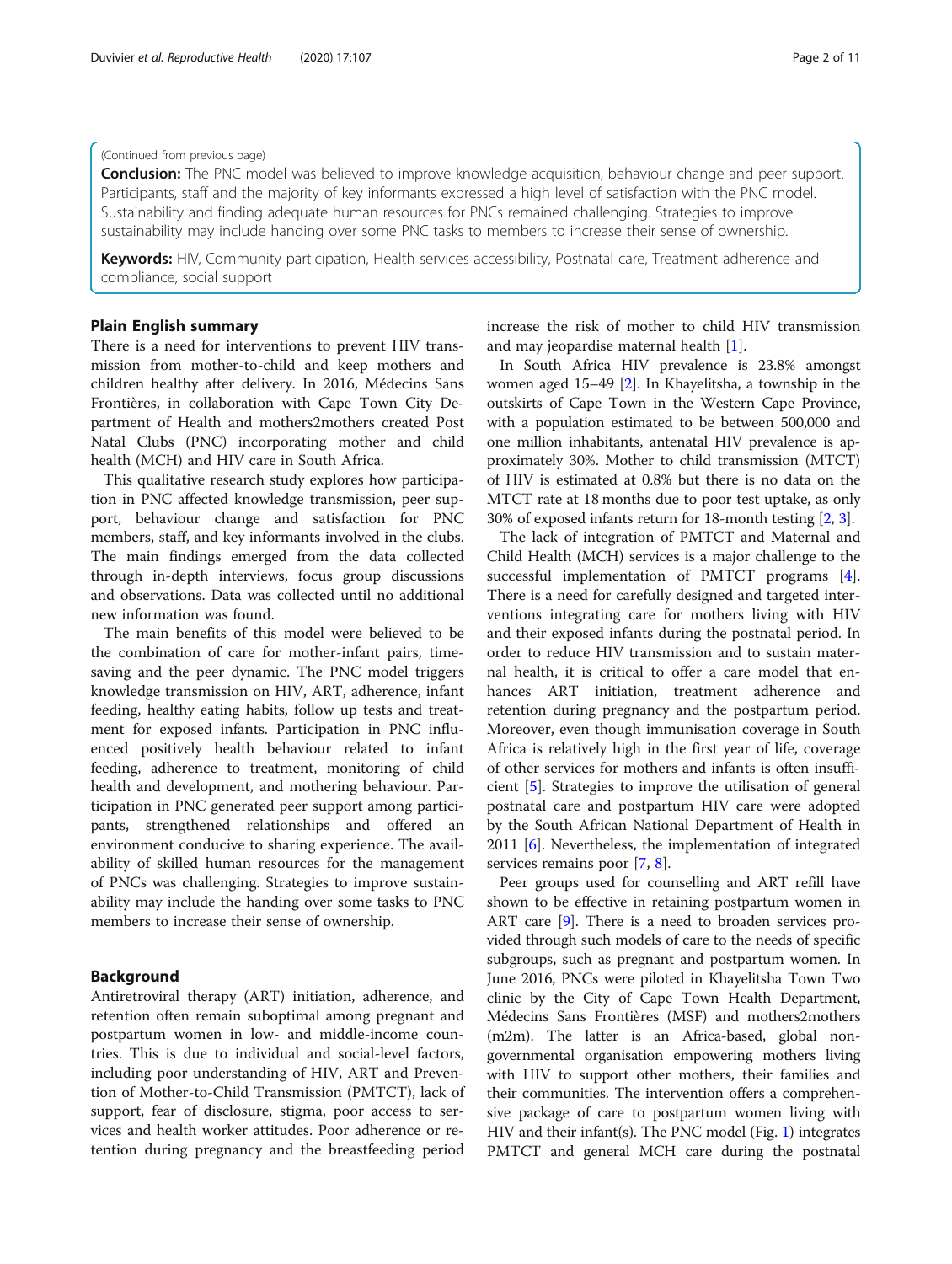<span id="page-2-0"></span>

period. It includes mental health and educational components and is delivered to postpartum women and their infants during an 18-month postnatal period. Facility and community-based m2m mentor mothers provide peer's support and health education on PMTCT and Early Childhood Development (ECD).

This qualitative study was conducted at Town Two clinic in Khayelitsha, in the Western Cape Province, of South Africa. It is the first study that explores how participation in PNC affected knowledge transmission, peer support, health seeking behaviour and satisfaction with the care provided.

#### **Methods**

#### Study design

This was a qualitative study consisting of focus group discussions, interviews and participant observation conducted between October 2017 and November 2017.

#### Study setting

The PNC model was piloted at Town Two Clinic, a primary health-care clinic in Khayelitsha, by the City of Cape Town Department of Health in collaboration with MSF and m2m. In 2016, 194 infants of HIV infected women attended postnatal PMTCT services at Town Two. From June 2016 onwards, postpartum women living with HIV seeking care at the clinic were invited to join a PNC.

#### Sampling and recruitment

Purposive sampling was used to select 1) seventeen postpartum women living with HIV enrolled in a PNC at Town 2 clinic for at least 6 months; 2) three key informants from the City of Cape Town Department of Health involved in the design and implementation of PNCs and 3) seven staff involved in the facilitation of PNCs (MSF nurses and counsellors and m2m mentor mothers).

The counsellor working in the PNC contacted PNC members by phone or in person at the clinic (in case they did not have a phone or did not respond when the counsellor called) to invite them to participate in the study. Those who expressed an interest in receiving further information about the study were referred to the research team and were given the choice between taking part in an in-depth interview (IDI) or a focus group discussion (FGD).

Key informants from the City of Cape Town Department of Health and PNC staff were identified by the programme manager of the PNC and contacted telephonically about the study. Those who were interested in participating were then referred to the principal investigator (PI), who provided more information on the study. Three key informants were identified by the programme manager of MSF. All agreed to participate. Seven staff involved in PNCs at the time of the study also agreed to participate in the study.

Club members were informed in advance that researchers would be present during their next session to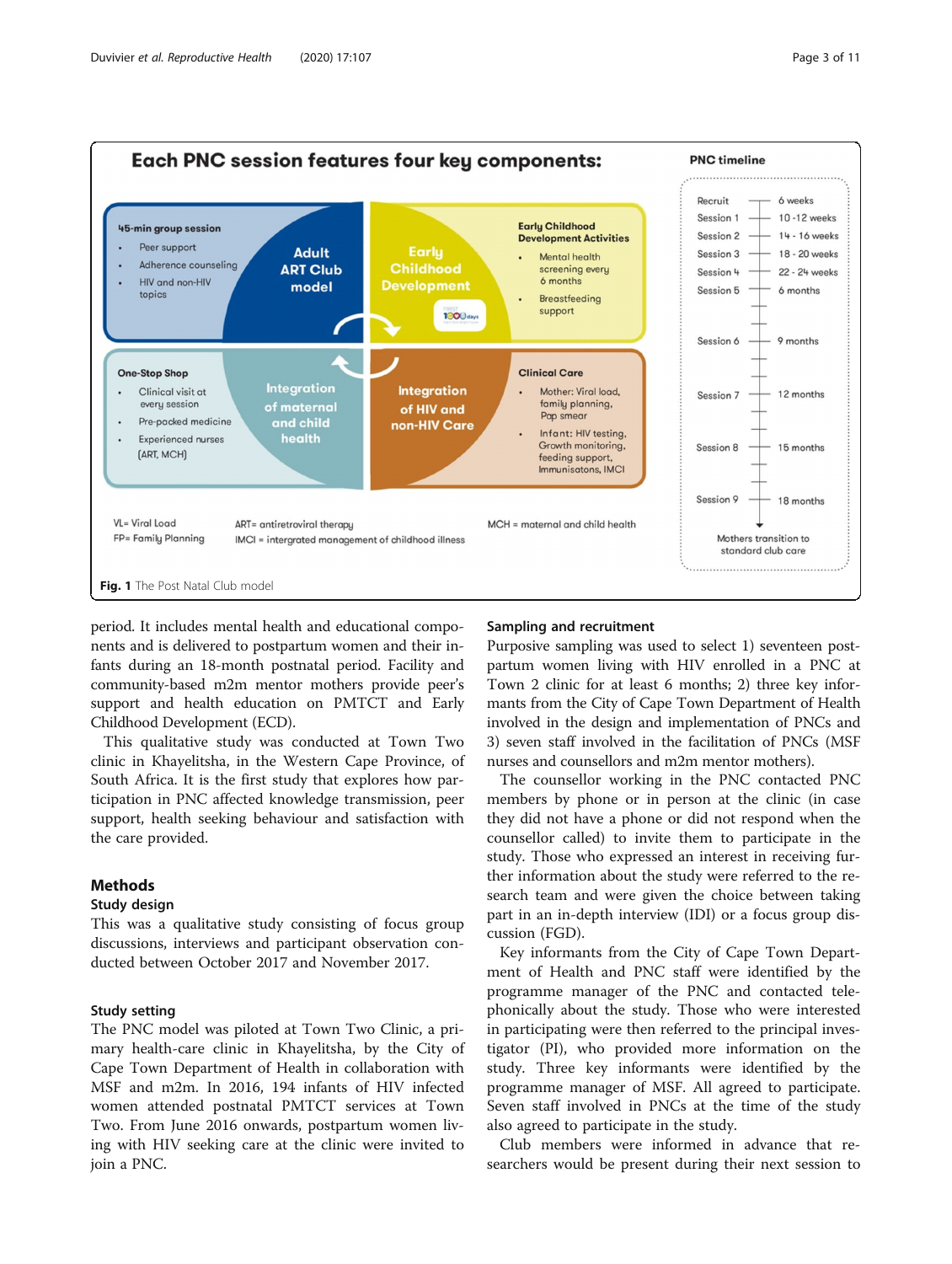conduct participant observation. Information about the study was provided by the researchers prior to the start of the session observed and verbal consent was obtained from all members that were present before the observations began.

#### Reflexivity

Data were collected by the PI and the research assistant. The PI is a Belgian woman with a Master's in Public Health who had previously worked for MSF, including implementing community models of care, and is trained in qualitative research methods. Her affinity with the topic could have created an interviewer bias in favour of community participation, but this was mitigated by working with a local research assistant and discussing findings with the research team during data collection and analysis. The research assistant was a Xhosaspeaking, South African woman who has worked as counsellor and had previous qualitative research experience. The PI and the research assistant did not know any of the participants before the start of the study and were not directly working with the PNCs at the time of data collection.

#### Data collection tools

Guides using open-ended questions were developed for the different subgroups participating in IDIs and FGDs. The guides were developed in English, then translated into isiXhosa and pre-tested to ensure participants' understanding.

#### Data collection

Ten IDIs and three FGDs were conducted in isiXhosa and/or English. In addition, the PI and the research assistant carried out participant observation during two routine PNC meetings to observe education sessions, counselling, peer support and mother-infant interactions (Table 1).

IDIs with PNC members and the FGDs with PNC staff were carried out in the clinic. The FGDs with PNC members took place in the MSF office in Khayelitsha. Participant observation took place during PNC meetings at the clinic.

The mean duration of IDIs was 47 min, and the mean duration of FGDs was 65 min. Participant observation lasted approximately 2 hours, the length of the PNC sessions.

All IDIs and FGDs were audio-recorded.

The PI had daily meetings with the research assistant during the data collection period to conduct intermediate analysis, adapt the interview guides, and assess saturation [\[10](#page-9-0)].

#### Transcription, coding and data analysis

Audio-recordings were transcribed verbatim and notes taken during participant observation were summarised in English immediately after the sessions. Data collected in isiXhosa was translated simultaneously into English during the transcription process by the research assistant after each IDI or FGD.

All IDI and FGD transcripts and summaries of participant observation were coded by the PI using NVivo qualitative data analysis software (version 11). Codes and sub-codes were generated inductively based on concepts emerging from the data. Codes emerging from the first IDIs, FGDs and participant observation helped to create a coding tree, which was adapted along the data collection process. Thematic content analysis was used to analyse the data.

The four principal themes of the coding tree were1) peer support generated by PNCs, 2) knowledge acquired in PNCs, 3) behaviour change triggered by PNCs and 4) satisfaction with the PNC model. Sub-themes were identified under each theme.

Findings were validated through the triangulation of data collected from different data collection techniques (IDIs, FGDs and participant observation) and different

|                                               | Data collection methods                                                                            |                                                            |                                                                            |
|-----------------------------------------------|----------------------------------------------------------------------------------------------------|------------------------------------------------------------|----------------------------------------------------------------------------|
|                                               | Focus group discussions<br>$(N = 3)$                                                               | In-depth interview<br>$(N = 10)$                           | Participant observation<br>$(N = 2)$                                       |
| <b>PNC</b> staff                              | One focus group discussion<br>with seven participants<br>(in English)                              |                                                            | Two PNC sessions observed<br>with four staff participants<br>(in isiXhosa) |
| Key informants                                |                                                                                                    | Three participants<br>(in English)                         |                                                                            |
| <b>PNC</b> members                            | Two focus group discussions<br>with five participants each $= 10$<br>participants<br>(in isiXhosa) | Seven participants<br>(Six in isiXhosa and one in English) | Two PNC sessions observed<br>with five PNC participants<br>(in isiXhosa)   |
| Total participants per data collection method |                                                                                                    | 10                                                         | 9                                                                          |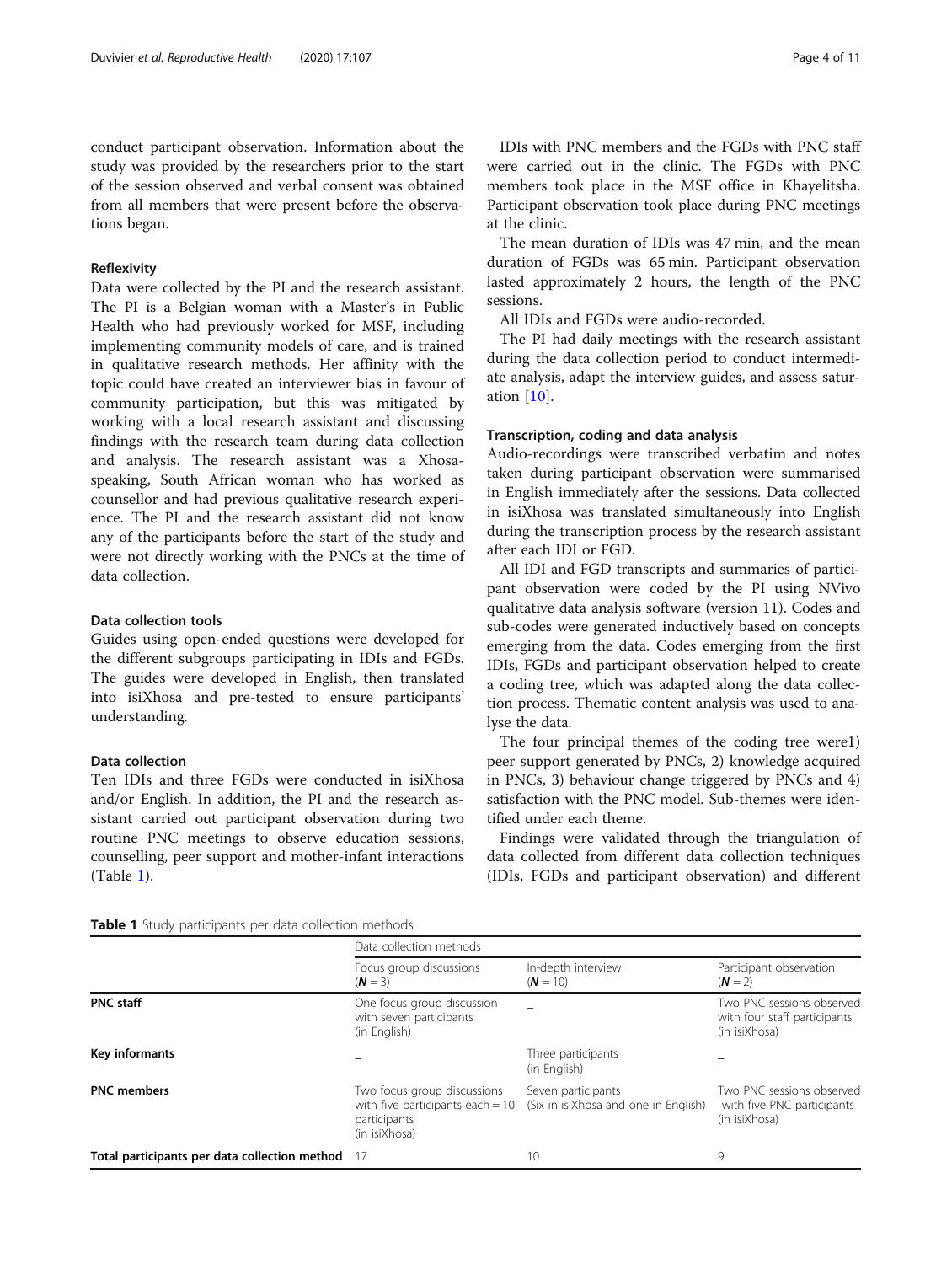type of study participants (patients, staff, key informants) to develop a broader and deeper understanding of the data.

#### Results

We present the views of PNC participants, staff and key informants on the knowledge acquired through PNCs and their influence on behaviour change. We then explore peer support and behaviours generated by the PNCs and the satisfaction with the care provided.

All interviewees apart from one were female. All PNC members who were interviewed were female and between 21 and 38 years old. Detailed demographic information about PNC staff and key informants has not been divulged as it could make them easily identifiable.

#### Knowledge acquired in PNCs

#### Knowledge on HIV, ART and adherence

Participants in PNCs reported acquiring knowledge about HIV, CD4 count, viral load and PMTCT during the PNC sessions.

"The thing we are asked when we arrive is how we are keeping up with the pills. You are asked the name of the pills you are taking. I was never asked that before" (PNC member, FGD, 25 years old).

They mentioned learning about their treatment and various adherence strategies such as setting treatment reminders or knowing what to do in case they missed a dose.

"I didn't know the trick of taking pills and separating them. You put them in different bags and other places. It was explained at PNC [...] You know that when you lose your bag, you have [ARVs] in another bag and that when you return [home], you return alright and healthy" (PNC member, FGD, 31 years old).

#### Knowledge on feeding

Mothers who experienced challenges with breastfeeding their infants said that they felt supported and reassured by the m2m mentor's advice. Some mothers mentioned that they felt "free to breastfeed because of their education" (PNC member, FGD, 21 years old). PNC participants reported gaining information on the importance of exclusive breastfeeding until 6 months.

"I was educated about the importance of breastfeeding a baby. I must feed him breast milk only and not mix feed" (PNC member, FGD, 21 years old).

"When I got to hear from the clinic that he [the baby] was not supposed to eat [solid food] before six months because he may be infected with HIV, I told

my granny because I'm open about my status. I told her that the baby is not supposed to eat anything but the milk" (PNC member, IDI, 21 years old).

Mothers who decided not to breastfeed their child received information on bottle feeding. Some participants also reported that PNCs helped them to correct common misperceptions and beliefs about infant feeding. Mothers said that they learned tricks to encourage their infants to eat solid food after 6 months and reported that PNC participation increased their awareness about the importance of a healthy diet and good hygiene.

"If I am preparing a bottle, I must boil water correctly and pour it in a flask. If I am preparing food, if it's a lot, I must store it in Tupperware and check the dates, put it in the fridge and warm it up before using it" (PNC member, IDI, 25 years old)

#### Knowledge of infants' follow-up tests and treatment

During PNC sessions, the group "would talk about the test that is going to be done on the baby" (PNC member, FGD, 27 years old). Mothers described being prepared about the possible results through pre-test counselling provided in PNCs.

"They [the mothers] have already decreased their fears because they've spoken about it [HIV testing] in the previous session" (PNC staff, FGD2).

PNC participants stated that they acquired knowledge on how to administer prophylaxis to their infant during the breastfeeding period.

"From zero to one month, a child will receive Nevirapine. If you decide to breastfeed the baby, you will receive Nevirapine syrup. He will drink that syrup until stopping breastfeeding" (PNC member, FGD, 23 years old).

"I mustn't give the infant medication that is not prescribed by a nurse or the doctor" (PNC member, FGD, 31 years old).

One PNC member reported acquiring knowledge on the importance of communicating with household members about their treatment: "They must know this medicine works to stop him from getting HIV" (PNC member, FGD, 25 years old).

#### Knowledge on early childhood development activities

Participants reported that they learned how to hold and play with their infant so that he or she can grow. They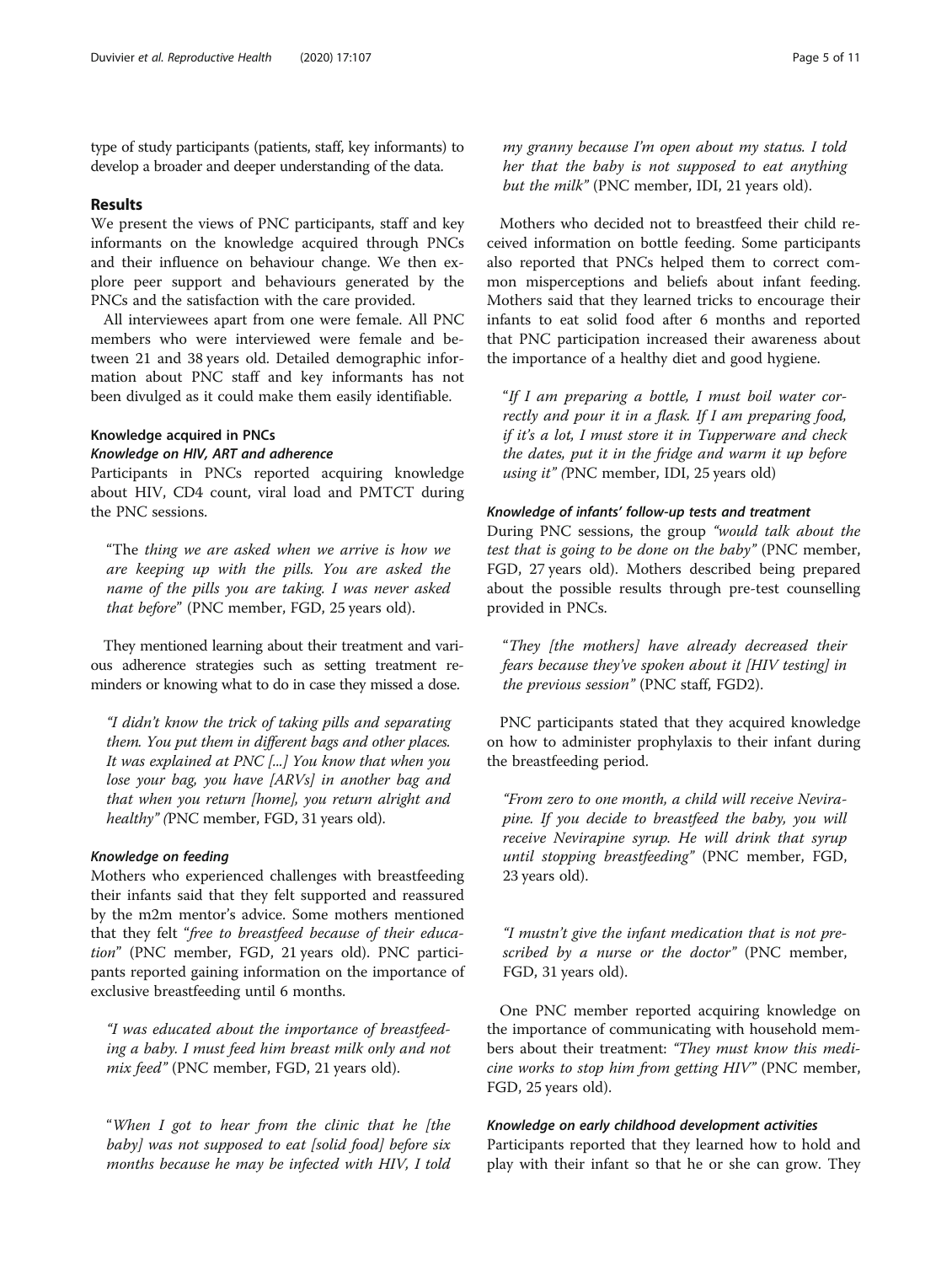mentioned learning exercises and playful activities such as crawling:.

"They teach us there how to handle a baby … so that he can grow. You put him on his stomach. He must crawl. There, you teach him exercises." (PNC member, FGD, 25 years old).

PNC staff explained that they taught songs to the mothers to encourage them to play with their babies.

"We're also singing and showing them the body parts, we sing head and shoulders, chest and waist … It helps them a lot because they can learn. The babies can learn that this is my head because when you are singing that song that "head and shoulders", you're sitting with your baby in front of you, showing the parts that you are talking about" (PNC staff member, FGD).

#### Peer support generated by post Natal clubs

The relationship between PNC members was reported to grow over time. Some PNC members pointed out that the PNCs made them feel "equal", which helped them integrate in the group.

"They [mentor mothers] create an environment that is conducive for everybody to feel comfortable because they themselves are HIV positive and they share their own stories" (PNC staff, FGD).

#### Relationships

PNC staff reported that PNC members formed relationships that went beyond their meetings at the clinic. Mothers reported communicating through WhatsApp messages, meeting in each other's houses or in the community and supporting each other with material things such as infant clothes or babysitting.

"They [PNC participants] built that friendship and they share more than we think they are sharing because they even share their own social problems on WhatsApp groups they created … The Post Natal Clubs give them a platform where they can form better relationships and better sisterhood" (PNC staff, FGD).

"We assist each other mostly with baby things. If one of us has a shortage of baby things, then the other one would provide something like food and other things. If maybe if your baby had outgrown their clothes, there are some things you would give to the one in need. Even if one of us has to go to look for a job, you would ask one of the available moms in the group to keep your baby while you go and look for work" (PNC member, IDI, 31 years old).

"My child was the first one to be born in our group of children; we made a [birthday] party and invited each other. Then there are those who were born in August. We invited each other again because our children are in the same age group" (PNC member, IDI, 25 years old).

#### Knowledge transmission to community members

PNC members shared the information they received in education sessions with family members and friends. A mother reported that when she goes to the PNC session, some community members say: "You have to go there and bring back the news to us and advise us" (PNC participant, FGD, 38 years old).

PNC members are also believed to provide counselling and information learned in the PNC to others in the community.

"That information that they've got there, it's not like they're going to keep it for themselves. They're going to share it with somebody else" (Key informant from the City of Cape Town Department of Health)

#### Conflict of interest

PNC members and staff stated that PNC staff support club members in disclosing their HIV status, and most participants stated that they had disclosed to partners or family members.

"When I attended this Town Two Club, I did not want to tell people outside but when I met mothers here at Town Two, I was able to disclose. I do not have problems, even now I am alright" (PNC member, FGD, 34 years old).

"When I first came, I didn't disclose to my husband but after participating in the Club, I was encouraged to disclose, and I ended up disclosing to my husband. Before, it caused difficulties when taking my treatment because I used to check where he was and then I would take the treatment in his absence" (PNC member, IDI, 36 years old).

"It [PNC] has affected me in such way that I was able to disclose my status at home" (PNC participant, 31 years old, IDI 8).

One key informant explained that sharing information about how they disclosed amongst peers in the PNC is more beneficial than clinicians telling them that they should disclose.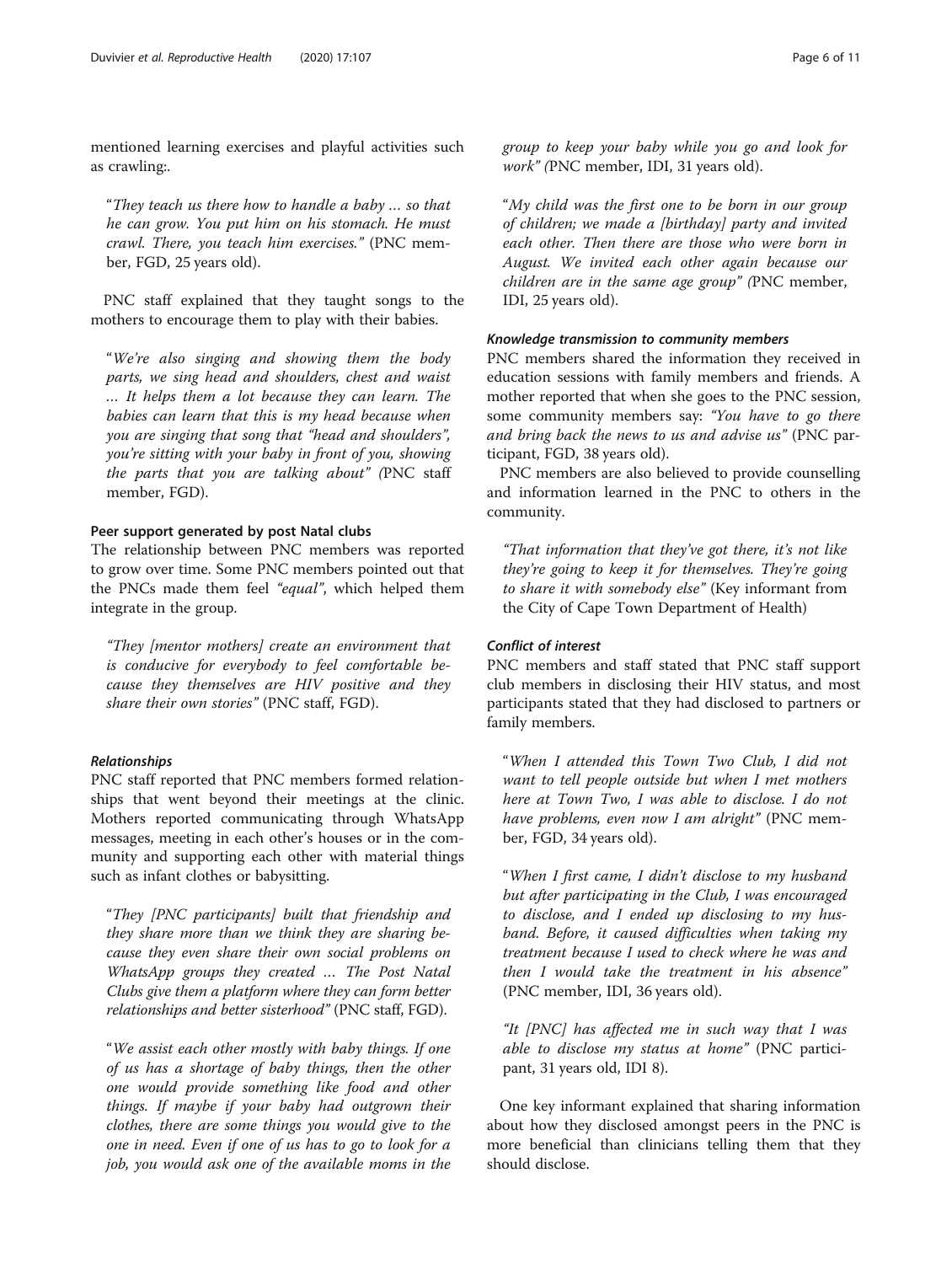#### Advice and role models

PNC members explained how they advised each other as parents. They told each other to "take the infant to the clinic" (PNC member, IDI, 31 years old) in case of worrying symptoms. They also reported advising each other on personal issues, adherence and disclosure.

"Advice would be around disclosure. She [a PNC member] might have difficulty taking treatment in front of other people in the house. So, they [other PNC members] would advise her … They would say she needs to disclose when she is ready. But she needs to take her treatment" (PNC member, IDI, 36 years old).

"When I was pregnant, my baby's father denied the baby was his. He came back but he didn't contribute towards taking care of the baby. So, I was affected by that … The fellow group members advised me when I shared this to them, telling me: "It happens", I mustn't stress myself out about it because it's going to affect the way I'm taking my medication and might affect the baby" (PNC member, IDI, 36 years old).

They reported supporting each other's adherence when meeting outside the clinic setting. At parties, they would ask each other "Hey friend, did you take your things [ART]? Put your alcohol here. You should have already taken your pill and then you can enjoy yourself" (PNC member, IDI, 25 years old).

#### Stigma reduction

Mothers described how PNCs helped them to deal with external and internal stigma related to HIV. They mentioned that they disclosed their status to some family members or their partner, which often generated a feeling of relief and could trigger support from family members. One PNC staff member stated that the clubs had "really improved their lifestyle".

"Some of them even cried saying: 'Before I was so afraid of HIV and I was very shy. I couldn't talk about it. I couldn't come to terms with it but since I started with the Post Natal Clubs, I accepted it. I know how to live with it positively and I'm very happy. I wish you can take this to other people as well'. We're getting positive feedback from the mothers" (PNC staff, FGD).

"Stigma could end or be reduced … Now, we are able to stand up and talk" (PNC participant, IDI, 25 years old).

"When I arrived here [in PNC], I realised that I cannot blame myself because at the end I am already like this. I must accept myself in order for my child to live happily" (PNC participant, FGD3).

#### Influence of post Natal Club participation on behaviour

PNC participants described how they adapted their behaviour in relation to health, breastfeeding and adherence based on the advice received in PNCs.

#### Health related behaviour

Many mothers reported that they took the decision to breastfeed their child as a result of the education on breastfeeding provided in the PNC. They learnt to breastfeed exclusively until the infant reached 6 months old and then started to give them solid food. Some mothers also said that PNCs influenced them to monitor their health and that of their infants.

"In my view, PNC helped me to monitor my health and my baby's health and not do things the way I used to and be ignorant about my health." (PNC participant, 25 years old, IDI5).

"I learned more in PNC club about breastfeeding. My child didn't have diarrhoea … My baby was not sick. I made sure to feed my baby the way they said it: 'Don't mix feed', 'don't give water', 'don't give anything'. At home, they are amazed: 'This clinic of yours, the child does not get sick. It is the first time we see a baby who doesn't have diarrhoea" (PNC member in FGD1, woman, 27 years old).

According to PNC members, PNCs were also believed to modify behaviours related to ART adherence.

"I was able to disclose my status at home and I would ask someone to go fetch my medication if I was going to be absent, and would also take my baby to the clinic" (PNC member, IDI, 31 years old).

"I do not want to lie. I was a person who was not taking treatment … When I joined this group, I started to take my treatment. I would even ask my baby's dad to remind me because I do not want my kids to be looked after by another person. I want to stay with them, so he also encouraged me to take my treatment … They encouraged me a lot at the club" (PNC member in FGD3, woman, 29 years old).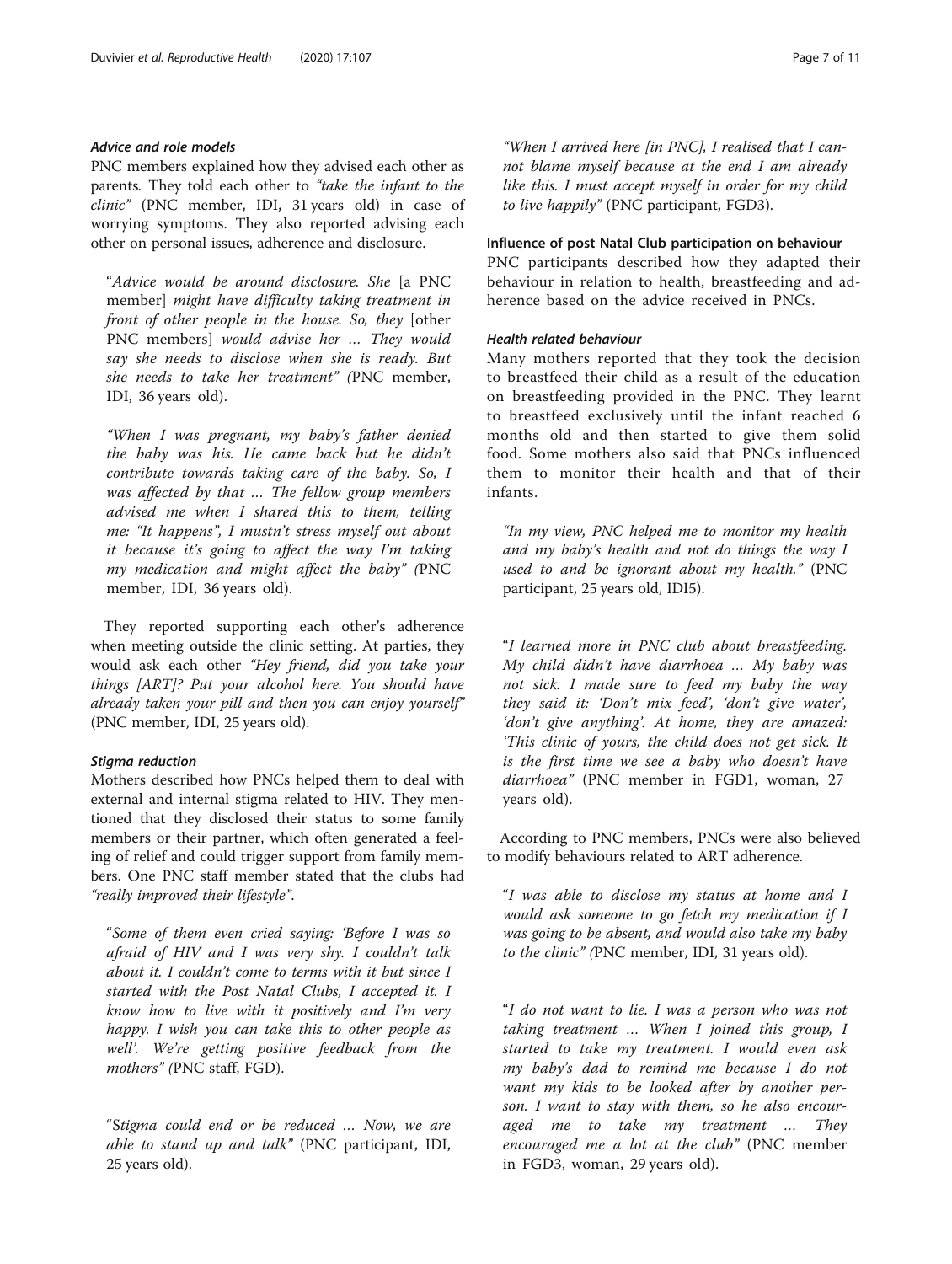PNC members also said that the education provided by the mentor mothers motivated them to use condoms with their partners.

#### Motherhood

PNC members said that PNCs helped them to gain confidence about their ability to breastfeed and care for their infant. Some mothers explained that mentor mothers helped them to "put the infant in the right position and enjoy [breastfeeding]" (PNC participant, FGD). Mothers said they learned to sing songs and make toys such as mobiles to hang above the bed or shakers (maracas) for their infants in PNCs. They played with their children and learned to monitor early childhood development.

"Now, I know that a baby can hear. So, I must speak to my baby and I must play with him." (PNC participant, IDI, 21 years old).

"During the session we give the mothers ideas for how they can make their babies toys to play. We make mobiles, we make shakers, we also sing." (PNC staff in FGD2).

#### Satisfaction with the PNC model

PNC advantages highlighted by PNC members, staff and key informants included the following:

#### Sharing experiences

Study participants perceived PNC as an opportunity for members to share about their experiences among themselves and with mentor mothers who went through similar situations. They felt they could receive the appropriate support by peers and felt understood.

"There, you can reveal what is eating you inside and share it freely with others" (PNC member, IDI, 31 years old)

#### Satisfaction with the care provided and staff attitude

PNC members, staff and key informants expressed high level of satisfaction with the quality of the care in PNC.

"We are taken care of, with my child at the same time, and the care they give is excellent" (PNC participant, FGD, 27 years old).

They also appreciated the comprehensive aspect of the care provided to the mother-infant pair. Believing PNCs to increase efficiency and save them time:

"Everything is being done in one place by one clinician" (Key Informant, IDI).

They found that the staff treated them with respect.

"We're getting the respect we want" (PNC member, IDI, 21 years old).

#### Satisfaction with the outcomes generated by PNCs

Study participants reported that PNC increased health education on PMTCT related topics.

"You come to club with no information and you come out of it with information that will help you" (PNC member, IDI, 36 years old).

They also found that the PNC model enhanced appropriate clinical follow up, including mental health screening and referral for further care.

PNC members also expressed a high level of satisfaction regarding the support members are providing to each other outside of the clinic with material assistance.

#### Challenges related to PNCs

Some PNC members complained that some sessions involving particular medical procedures, such as drawing blood for viral load testing, created lengthy waiting times. Others mentioned issues relating to confidentiality as beneficiaries attending other clinical consultation could walk through the room where PNCs take place.

"If you have not disclosed at that time  $[$  ...] a person who knows you would already know about your status [if they see you attending the PNC]" (PNC participant, 28 years old, IDI3).

According to key informants involved in PNC implementation, challenges included the need to allocate space for PNCs and issues relating to workload.

"The space is a big challenge  $\lceil$  ...] We don't have enough space [...] Sometimes we have to change the time for other clubs because now it clashes with the Post Natal Clubs" (Key informant, IDI).

"The administration for each patient is probably as long as the consultation" (Key informant, IDI).

Some staff expressed that the group model may not be convenient for mothers who are afraid to disclose their status.

"We inform them when we recruit them that  $[$  ...] there will be other mothers. Some of them might not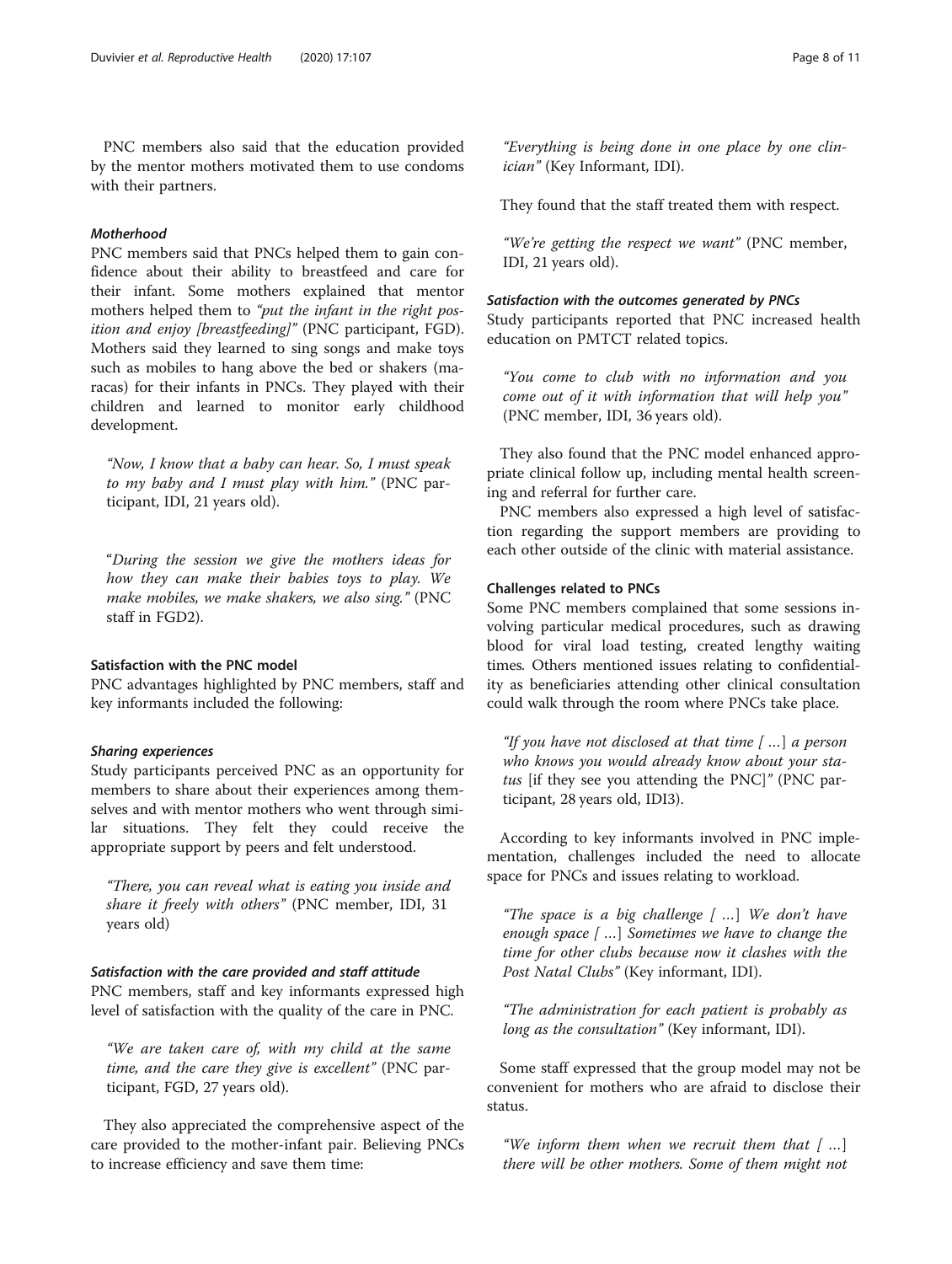be ready to disclose but they are not forced into the clubs" (PNC staff, FGD).

One key informant expressed doubts about the sustainability of the model because, at the time of the study, it was heavily supported by m2m and MSF.

"If you'd used clinic staff, it would not have been the same because clinic staff cannot sit for eight hours doing 10 mothers and infant pairs there. The workload of those professional nurses has in fact plummeted" (Key Informant, IDI).

#### **Discussion**

This study is the first to show how a comprehensive package of care provided to a peer group of postpartum women living with HIV and their infant(s), the PNC model, triggers knowledge acquisition, behaviour change, peer support and satisfaction from the perspective of PNC participants, staff and key informants. Most mothers said that PNCs helped them to learn important information about their child health and their own which influenced positively their motherhood and health seeking behaviours. PNCs seem to trigger peer support and generate high satisfaction with the care provided. PNCs effected participants' behaviour by improving adherence to treatment, feeding habits, and early childhood development stimulation. Indeed, education and peer support are well known enablers of adherence and retention in ART care [\[11](#page-9-0), [12\]](#page-10-0).

In addition to the benefits for PNC participants, staff and key informants highlighted the positive impact of PNCs on having updated data on PNC participants' health outcomes. Quantitative data collected in PNCs from July 2016–June 2018 showed that among 335 mothers and 340 infants recruited in PNCs, uptake of infant HIV testing was 96.8% at 9 months of age and 94.7% at 18 months of age and no infant seroconversions had occurred. Maternal viral load testing and suppression remained above 90%. Regarding vaccination coverage, of 187 infants who had been 12 months in PNC, 96.2% were fully immunised [\[3](#page-9-0)].

Another study confirmed that the integration of PMTCT and MCH services during the postnatal phase improves MCH outcomes. A randomised control trial conducted in South Africa showed that 77% of women who received integrated postnatal care together with their infants achieved viral suppression at 12 months postpartum, compared to 56% in the group of women receiving standard ART and MCH services separately. The same study also showed that breastfeeding and exclusive breastfeeding lasted longer in the group receiving integrated MCH and PMTCT care versus the control group (6.9 versus 3.0 months,  $p = 0.006$ , and 3.0 versus 1.4 months,  $p <$ 0.001, respectively) [[13\]](#page-10-0).

The main criticism regarding the model came from key informants who questioned its sustainability and thought that the model increased the workload for staff involved. Key informants reported that the expansion of the PNC model could be jeopardised by human resource constraints and a strong dependency on MSF and m2m support. Indeed, previous research showed that the sustainability of projects offering care to specific target groups depends on the successful training of people at various levels, including non-medical staff, and the active participation of community members [[14](#page-10-0)]. We recommend, therefore, increasing the level of involvement of graduated PNC members in their own follow-up and in providing support to their peers. The more that patients become autonomous for routine tasks related to their chronic care, the more sustainable approaches promoting patient participation become [\[15](#page-10-0)]. A study conducted in Kenya showed that ART and adherence support by People Living With HIV (PLWHIV) resulted in no difference in virologic, immunologic or clinical outcomes in patients compared with a control group receiving standard ART dispensation and adherence support at the clinic. Community-based care by PLWHIV resulted in similar clinical outcomes as usual care but with half the number of clinic visits. This pilot study suggests that task-shifting can result in safe and effective community-based care for PLWHIV [\[16\]](#page-10-0). A study conducted in Tete, a rural area in Mozambique, on a community model of care called the Community ART Groups (CAGs) also suggests that patients can play a more active role in activities, such as counselling, drug dispensation and administrative tasks, which increased sustainability [\[17,](#page-10-0) [18\]](#page-10-0).

To enhance the sustainability of the PNC model, we recommend evaluating if PNCs can function more autonomously, particularly in relation to administrative and medical routine tasks and peer education. Future studies could evaluate if peer-support generated between PNC members could aid the formation of postnatal CAGs or Community Adherence Clubs for mothers to continue supporting each other after graduation and to assist them to access treatment in the community [\[19](#page-10-0)]. It would be important to assess the support provided by expert graduates to mothers who recently joined a PNC. Former PNC participants could have a larger degree of involvement and take a leading role in providing health education, dispensing pre-packed treatment, sharing information among participants and promoting PNCs in the community.

Our study has several strengths and limitations. Our findings were validated through methodological and data triangulation. Data collection was continued until intermediate analysis showed saturation. One limitation of this study is that data collection did not involve the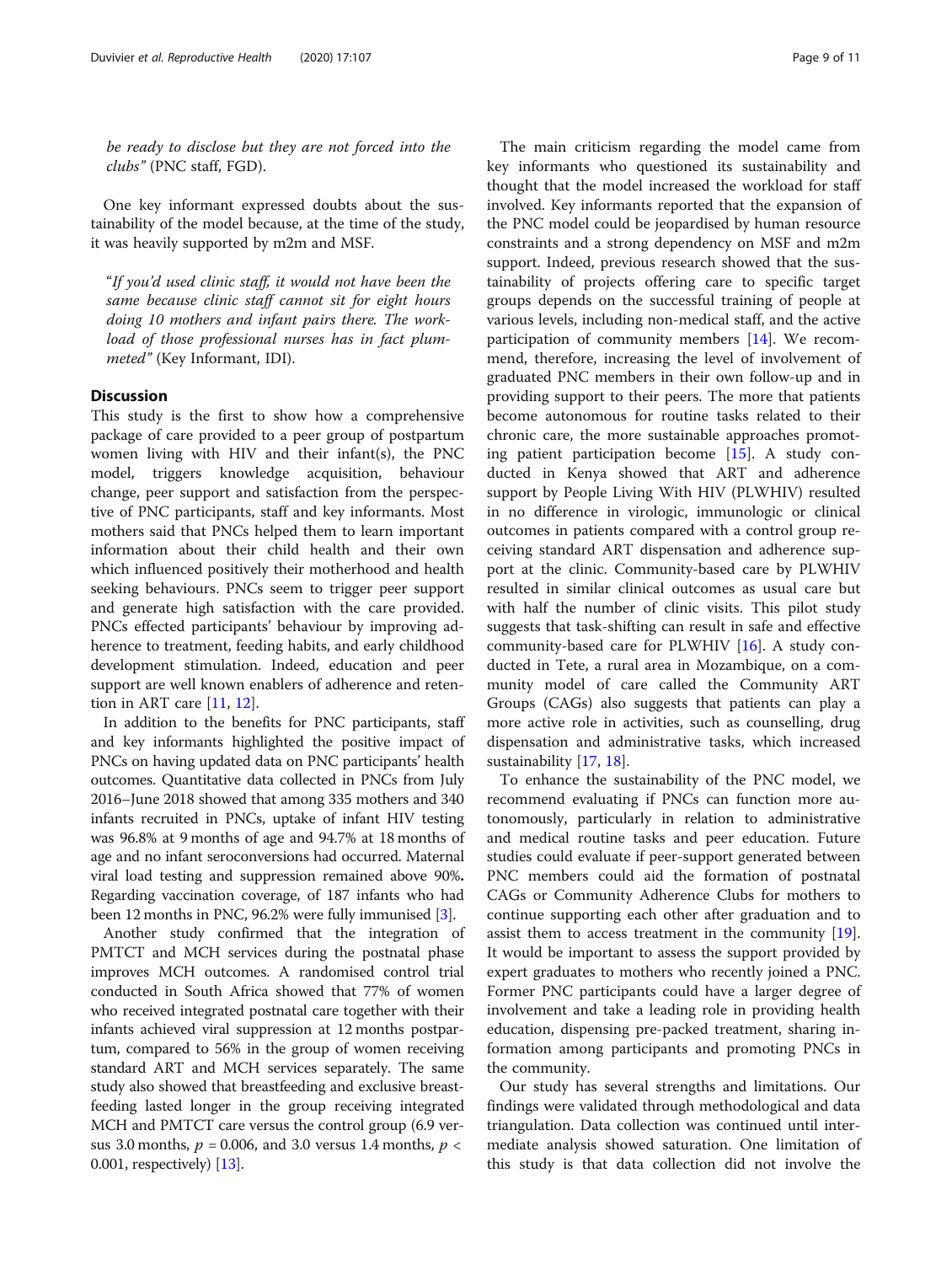<span id="page-9-0"></span>mothers who refused to join PNCs, or PNC participants who had dropped out of the clubs. These women could have taught us more about the barriers to joining and staying in PNCs as well as the reasons why women chose to leave. Another limitation was related to the language in which data collection took place. Most interviews were conducted in isiXhosa, and required translation, thus creating the risk of nuances of meaning being lost during this process. The research team did not have the opportunity to validate the translations of collected data with participants. Finally, as interviews were conducted in the health-care facility where PNCs took place, participants may have been biased by their surroundings and emphasised advantages of the PNC model rather than discussing any challenges they had experienced.

#### Conclusion

The PNC model triggered the transmission of knowledge about HIV, ART, infant feeding and early childhood development. Participation in PNCs resulted in behaviour change related to health and motherhood. Above all, by inviting postpartum women living with HIV to meet and share their concerns in groups, the PNCs generated peer support among members. Participants, staff and the majority of key informants expressed a high level of satisfaction with the PNC model. In addition to these benefits, the PNC model carries the advantage of combining PMTCT and MCH care.

One of the main challenges raised about the model was its sustainability in relation to workload and staffing issues. Lessons learned from other community models of care could provide hints on ways to ensure sustainability of the PNCs: some tasks, such as counselling, drug dispensation and administrative tasks, may be delegated to PNC graduates or PNC members.

#### Abbreviations

ART: Antiretroviral Treatment; CAG: Community ART Group; ECD: Early Childhood Development; FGD: Focus Group Discussion; HIV: Human Immunodeficiency Virus; IDI: In-Depth Interview; m2m: mothers2mothers; MCH: Mother and Child Health; MSF: Médecins Sans Frontières; MTCT: Mother To Child Transmission; PMTCT: Prevention of Mother to Child Transmission; PNC: Post Natal Club; PI: Principal investigator; PLWHIV: People Living With HIV

#### Acknowledgements

Special thanks to all the staff and patients in PNC.

#### Authors' contributions

HD, TD, and EV conceived the study and designed the study protocol. HD and ZM collected the data. Data analysis was conducted by HD and TD. HD, TD, and EV wrote the first draft of the paper. All co-authors contributed to the interpretation of the data, critically revised the first draft, approved the final version, and are accountable for all aspects of the work.

#### Funding

This research received no specific grant from any funding agency in the public, commercial or not-for-profit sectors.

#### Availability of data and materials

All the available collected data were included in the study. The datasets used and analysed during the current study are available from the corresponding author on reasonable request.

#### Ethics approval and consent to participate

All study participants provided informed consent before data collection began. Ethics approval was obtained from the Institute of Tropical Medicine in Antwerp (1172/17), the Médecins Sans Frontières Ethics Review Board, Geneva, Switzerland (1745) and the Human Research Ethics Committee of the University of Cape Town (HREC 512/2017). Demographic data and specific characteristics about PNC staff and key informants are not reported to prevent individuals from being identified. Participants were reimbursed R50 for their transportation.

#### Consent for publication

Not applicable.

#### Competing interests

The authors declare that they have no competing interests.

#### Author details

<sup>1</sup>Médecins Sans Frontières, Brussels, Belgium. <sup>2</sup>Department of Clinical Sciences, Institute of Tropical Medicine, Antwerp, Belgium. <sup>3</sup>Research Foundation Flanders, Brussels, Belgium. <sup>4</sup>Médecins Sans Frontières, Cape Town, South Africa. <sup>5</sup>School of Public Health & Family Medicine, University of Cape Town, Cape Town, South Africa. <sup>6</sup>City of Cape Town Department of Health, Khayelitsha, Cape Town, South Africa. <sup>7</sup> Division of Social and Behavioural Sciences, School of Public Health and Family Medicine, University of Cape Town, Cape Town, South Africa. <sup>8</sup>Southern Africa Medical Unit, Médecins Sans Frontières, Cape Town, South Africa.

#### Received: 8 April 2020 Accepted: 25 June 2020 Published online: 08 July 2020

#### References

- 1. Myer L, Phillips TK, Zerbe A, et al. Optimizing antiretroviral therapy (ART) for maternal and child health (MCH): rationale and design of the MCH-ART study. J Acquir Immune Defic Syndr. 2016;72 Suppl 2:S189–96.
- 2. South African Department of Health. The National Integrated Prevention of mother-to-child transmission (PMTCT) of HIV accelerated plan at a glance; 2011.
- 3. Doctors Without Borders South Africa. Post Natal Club toolkit; 2018. [https://](https://doctorswithoutborderssa.exposure.co/pnc-toolkit) [doctorswithoutborderssa.exposure.co/pnc-toolkit.](https://doctorswithoutborderssa.exposure.co/pnc-toolkit)
- 4. Tudor Car L, Brusamento S, Elmoniry H, et al. The uptake of integrated perinatal prevention of mother-to-child HIV transmission programs in lowand middle-income countries: a systematic review. PLoS One. 2013;8: e56550.
- 5. Colvin CJ, Konopka S, Chalker JC, et al. A systematic review of health system barriers and enablers for antiretroviral therapy (ART) for HIV-infected pregnant and postpartum women. PLoS One. 2014;9:e108150.
- 6. National Department of Health of South Africa. The National Integrated Prevention of mother-to-child transmission (PMTCT) of HIV accelerated plan at a glance; 2011.
- 7. Geldsetzer P, Yapa HM, Vaikath M, et al. A systematic review of interventions to improve postpartum retention of women in PMTCT and ART care. J Int AIDS Soc. 2016;19:20679.
- 8. Haskins LJ, Phakathi SP, Grant M, Mntambo N, Wilford A, Horwood CM. Fragmentation of maternal, child and HIV services: a missed opportunity to provide comprehensive care. Afr J Prim Health Care Fam Med. 2016;8:e1–8.
- 9. Bemelmans M, Baert S, Goemaere E, et al. Community-supported models of care for people on HIV treatment in sub-Saharan Africa. Trop Med Int Health. 2014;19:968–77.
- 10. Saunders B, Sim J, Kingstone T, et al. Saturation in qualitative research: exploring its conceptualization and operationalization. Qual Quant. 2018;52: 1893–907.
- 11. Chaiyachati KH, Ogbuoji O, Price M, Suthar AB, Negussie EK, Barnighausen T. Interventions to improve adherence to antiretroviral therapy: a rapid systematic review. AIDS. 2014;28 Suppl 2:S187–204.